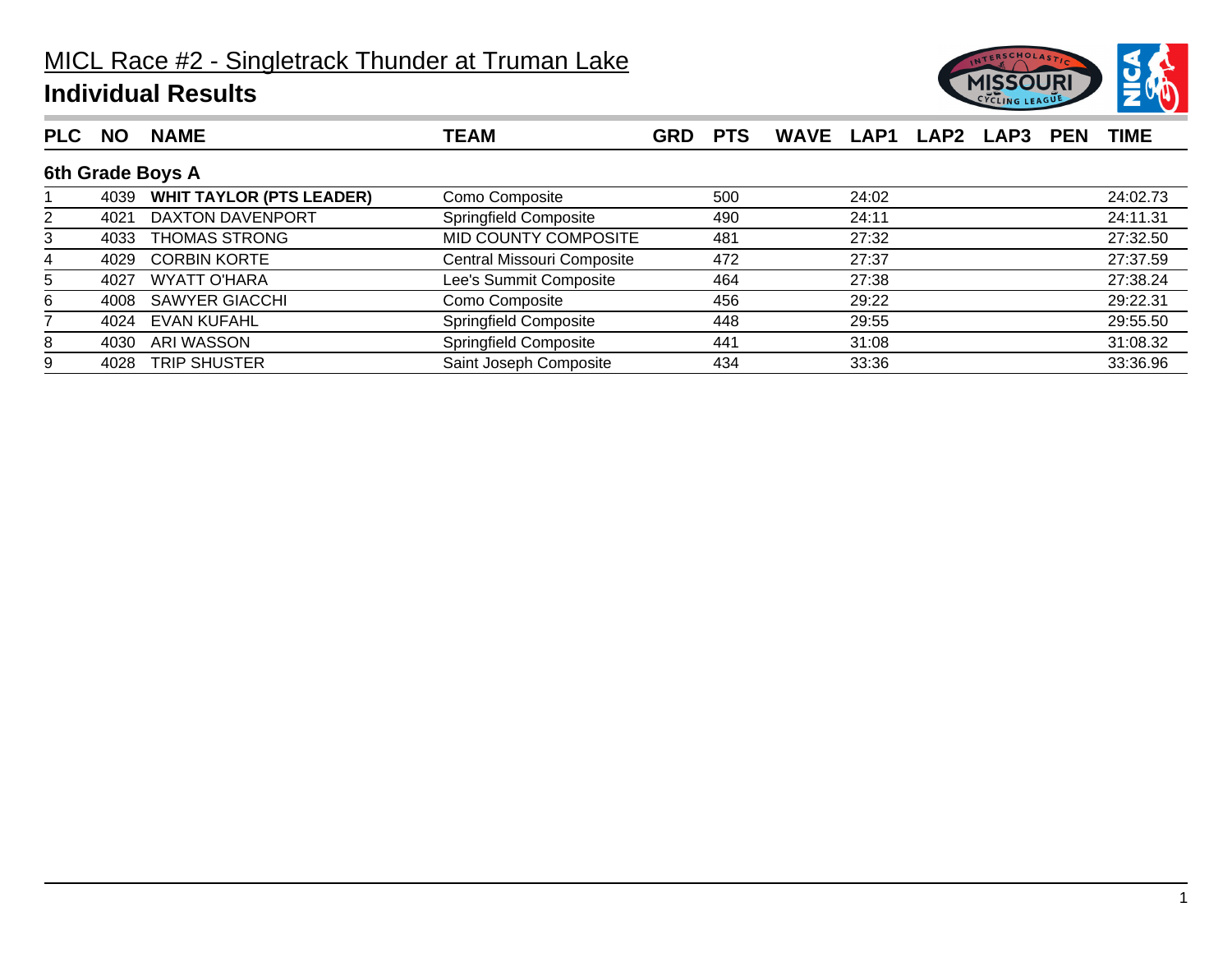

| <b>PLC</b> | <b>NO</b> | <b>NAME</b>                     | <b>TEAM</b>                    | <b>GRD PTS</b> |     | WAVE LAP1 LAP2 LAP3 PEN |         |  |       | <b>TIME</b> |
|------------|-----------|---------------------------------|--------------------------------|----------------|-----|-------------------------|---------|--|-------|-------------|
|            |           | 6th Grade Boys B                |                                |                |     |                         |         |  |       |             |
|            |           | 4000 JACKSON CAPPS (PTS LEADER) | <b>McDonald County Schools</b> |                | 300 |                         | 29:33   |  |       | 29:33.81    |
| 2          | 4048      | <b>TRIP HERMANN</b>             | Como Composite                 |                | 294 |                         | 29:39   |  |       | 29:39.93    |
| 3          | 4038      | <b>MJ BELK</b>                  | <b>Springfield Composite</b>   |                | 289 |                         | 29:55   |  |       | 29:55.47    |
| 4          | 4035      | <b>COOPER SLAYDEN</b>           | <b>Springfield Composite</b>   |                | 283 |                         | 30:15   |  |       | 30:15.27    |
| 5          | 4020      | <b>FINN BAKER</b>               | <b>Springfield Composite</b>   |                | 278 |                         | 30:27   |  |       | 30:27.86    |
| 6          | 4045      | <b>WYATT BAILEY</b>             | Rockwood Composite             |                | 274 |                         | 31:49   |  |       | 31:49.38    |
|            | 4051      | <b>OLLIE MOORE</b>              | Park Hill                      |                | 269 |                         | 31:50   |  |       | 31:50.45    |
| 8          | 4046      | <b>AIDEN JOY</b>                | Springfield Composite          |                | 265 |                         | 31:52   |  |       | 31:52.82    |
| 9          | 4049      | <b>SAM KLUMPP</b>               | Raymore MTB Team               |                | 260 |                         | 31:58   |  |       | 31:58.00    |
| 10         | 4004      | <b>ETHAN MEARS</b>              | Jefferson County Composite     |                | 256 |                         | 32:04   |  |       | 32:04.23    |
| 11         | 4016      | <b>CALEB HULLINGER</b>          | <b>West Plains Composite</b>   |                | 252 |                         | 32:26   |  |       | 32:26.97    |
| 12         | 4017      | <b>FINN GILBERT</b>             | <b>Springfield Composite</b>   |                | 248 |                         | 34:35   |  |       | 34:35.03    |
| 13         | 4019      | <b>JACK BAKER</b>               | Springfield Composite          |                | 245 |                         | 35:19   |  |       | 35:19.78    |
| 14         | 4015      | <b>EVAN MOORE</b>               | Lee's Summit Composite         |                | 241 |                         | 35:32   |  |       | 35:32.41    |
| 15         | 4007      | <b>ISAAC WELLS</b>              | Lee's Summit Composite         |                | 238 |                         | 36:48   |  |       | 36:48.72    |
| 16         | 4023      | <b>RYAN WILLIS</b>              | Rockwood Composite             |                | 234 |                         | 37:13   |  |       | 37:13.94    |
| 17         | 4043      | <b>HAYDEN PORNELUZI</b>         | Como Composite                 |                | 231 |                         | 38:38   |  |       | 38:38.09    |
| 18         | 4025      | PHILO TURNER                    | Como Composite                 |                | 228 |                         | 38:56   |  |       | 38:56.46    |
| 19         | 4052      | <b>JOHNNY STEIGER</b>           | Rockwood Composite             |                | 225 |                         | 39:03   |  |       | 39:03.75    |
| 20         | 4011      | <b>ERIC RODRIQUEZ</b>           | SWMo Composite Goats           |                | 222 |                         | 44:22   |  |       | 44:22.34    |
| 21         | 4041      | <b>FINN TOOLAN</b>              | The South City Composite       |                | 219 |                         | 49:07   |  |       | 49:07.61    |
| 22         | 4012      | <b>CLYVE JACKSON</b>            | The South City Composite       |                | 216 |                         | 49:08   |  |       | 49:08.90    |
| 23         | 4014      | <b>NOAH MURCH</b>               | The South City Composite       |                | 214 |                         | 49:17   |  |       | 49:17.43    |
| 24         | 4044      | <b>BENJAMIN SONNEMAKER</b>      | Springfield Composite          |                | 211 |                         | 50:30   |  |       | 50:30.56    |
| 25         | 4005      | <b>JAMES STRAUSBAUGH</b>        | <b>McDonald County Schools</b> |                | 209 |                         | 1:14:48 |  | 05:00 | 1:19:48.28  |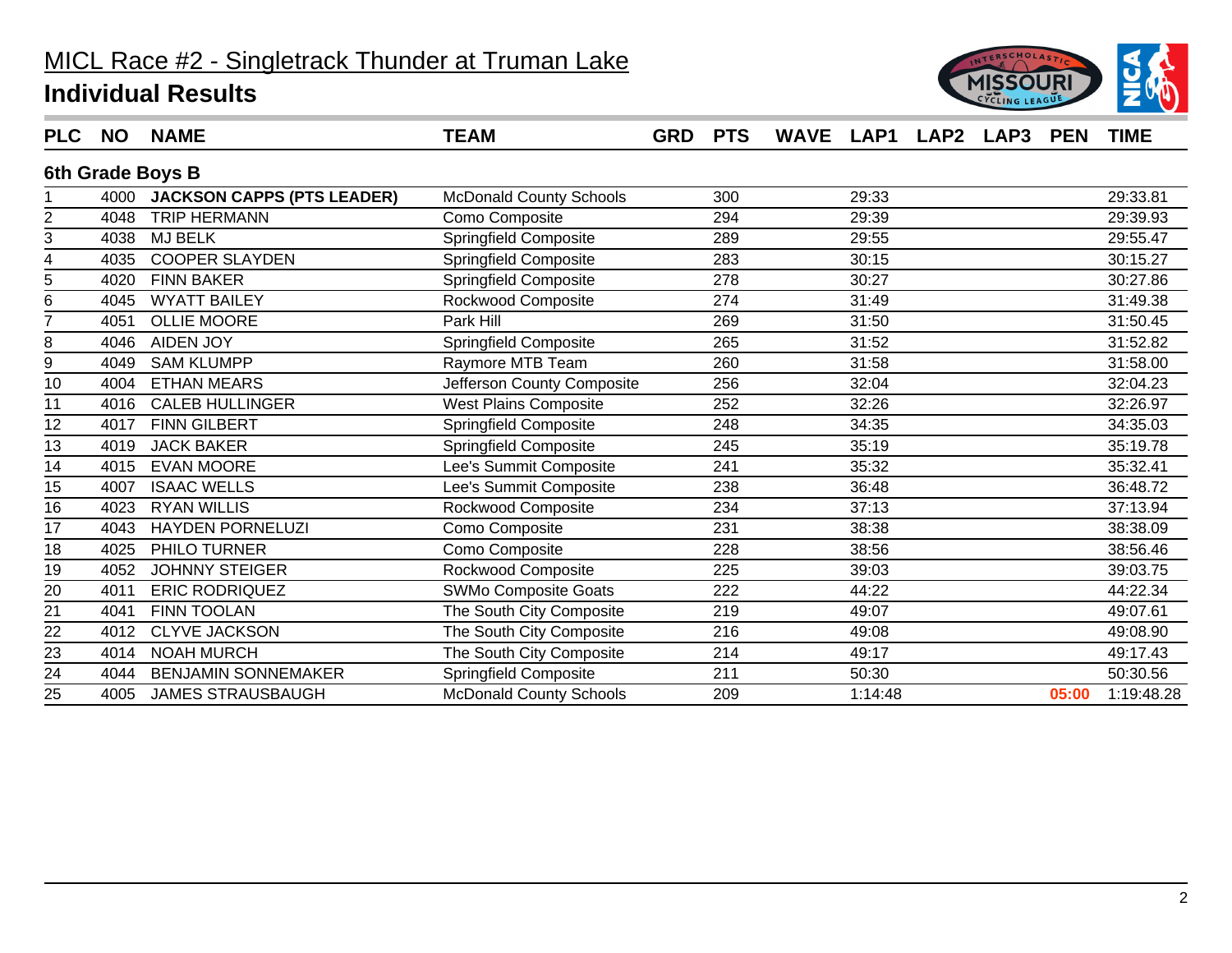

| <b>PLC</b>              | <b>NO</b>              | <b>NAME</b>                       | <b>TEAM</b>                    | <b>GRD</b> | <b>PTS</b> | WAVE LAP1 LAP2 LAP3 |            |       | <b>PEN</b> | <b>TIME</b> |
|-------------------------|------------------------|-----------------------------------|--------------------------------|------------|------------|---------------------|------------|-------|------------|-------------|
|                         | <b>6th Grade Girls</b> |                                   |                                |            |            |                     |            |       |            |             |
|                         | 1000                   | <b>MAGGIE JUSTICE DAVIS (PTS</b>  | Como Composite                 |            | 500        |                     | 30:57      |       |            | 30:57.34    |
| $\overline{2}$          | 1009                   | <b>SYDNEY SUTHERLAND</b>          | Como Composite                 |            | 490        |                     | 31:36      |       |            | 31:36.74    |
| 3                       | 1011                   | <b>CHLOE HARISBERGER</b>          | <b>Warren County Composite</b> |            | 481        |                     | 33:09      |       |            | 33:09.37    |
| 4                       | 1010                   | <b>MAE SHUSTER</b>                | Saint Joseph Composite         |            | 472        |                     | 33:55      |       |            | 33:55.82    |
| 5                       | 1005                   | <b>ALLISON SKINNER</b>            | Central Missouri Composite     |            | 464        |                     | 34:09      |       |            | 34:09.82    |
| 6                       | 1007                   | MACKENZIE HOLDENRIED              | St. Charles Composite          |            | 456        |                     | 35:03      |       |            | 35:03.40    |
| $\overline{7}$          | 1002                   | <b>AURORA LEE</b>                 | Rockwood Composite             |            | 448        |                     | 35:40      |       |            | 35:40.52    |
| 8                       | 1008                   | <b>GWENDOLYN FIORINO</b>          | <b>West Plains Composite</b>   |            | 441        |                     | 35:56      |       |            | 35:56.79    |
| 9                       | 1001                   | <b>OLIVIA BROWN</b>               | <b>Warren County Composite</b> |            | 434        |                     | 36:07      |       |            | 36:07.05    |
|                         |                        | 7th Grade Boys A                  |                                |            |            |                     |            |       |            |             |
|                         | 5070                   | <b>DRAKE SILHAVY (PTS LEADER)</b> | Jefferson County Composite     |            | 500        |                     | 23:28      | 25:36 |            | 49:05.66    |
| $\overline{\mathbf{c}}$ | 5069                   | <b>GABE NOLAND</b>                | <b>Warsaw Wildcats</b>         |            | 490        |                     | 23:44      | 26:06 |            | 49:51.20    |
| 3                       | 5073                   | <b>KYLER VANMATRE</b>             | Como Composite                 |            | 481        |                     | 24:19      | 26:23 |            | 50:43.17    |
| 4                       | 5057                   | <b>KOLCE MILESKI</b>              | Rockwood Composite             |            | 472        |                     | 25:24      | 25:48 |            | 51:12.96    |
| 5                       | 5076                   | <b>ISSAC O'HARA</b>               | Lee's Summit Composite         |            | 464        |                     | 25:23      | 26:26 |            | 51:50.76    |
| 6                       | 4032                   | LUKE CUDDIHEE                     | Rockwood Composite             |            | 456        |                     | 25:51      | 26:17 |            | 52:09.75    |
| 7                       | 5058                   | <b>CASH MINOR</b>                 | Rockwood Composite             |            | 448        |                     | 25:23      | 27:39 |            | 53:02.93    |
| 8                       | 5016                   | <b>ANTHONY BALSAMO</b>            | Rockwood Composite             |            | 441        |                     | 26:16      | 26:54 |            | 53:11.81    |
| 9                       | 5017                   | <b>AYDEN BALSAMO</b>              | Rockwood Composite             |            | 434        |                     | 26:03      | 28:34 |            | 54:37.92    |
| 10                      | 5020                   | <b>JOEL CUDDY</b>                 | Rockwood Composite             |            | 427        |                     | 26:01      | 29:52 |            | 55:54.03    |
| 11                      | 5009                   | <b>WAYLON MULLHOLLAND</b>         | <b>SEMO Composite</b>          |            | 420        |                     | 27:27      | 28:39 |            | 56:06.89    |
| 12                      | 5068                   | <b>TOMMY KAUFMANN</b>             | <b>Warsaw Wildcats</b>         |            | 414        |                     | 27:05      | 29:37 |            | 56:43.01    |
| 13                      | 5011                   | <b>ADAM SWINFORD</b>              | <b>SEMO Composite</b>          |            | 408        |                     | 28:43      | 31:10 |            | 59:53.51    |
| 14                      | 5065                   | <b>BO WAIT</b>                    | <b>Tri Lakes Composite</b>     |            | 402        |                     | 28:25      | 31:33 |            | 59:58.72    |
| 15                      | 5013                   | AIDEN GOOD                        | Lee's Summit Composite         |            | 396        |                     | 29:01      | 32:07 |            | 1:01:09.66  |
| 16                      | 5007                   | <b>COLE HOWARD</b>                | Metro East Composite           |            | 390        |                     | 30:04      | 35:50 |            | 1:05:55.42  |
|                         | 5071                   | <b>ANDERSON GAMMILL</b>           | Lee's Summit Composite         |            | 0          |                     | <b>DNF</b> |       |            | <b>DNF</b>  |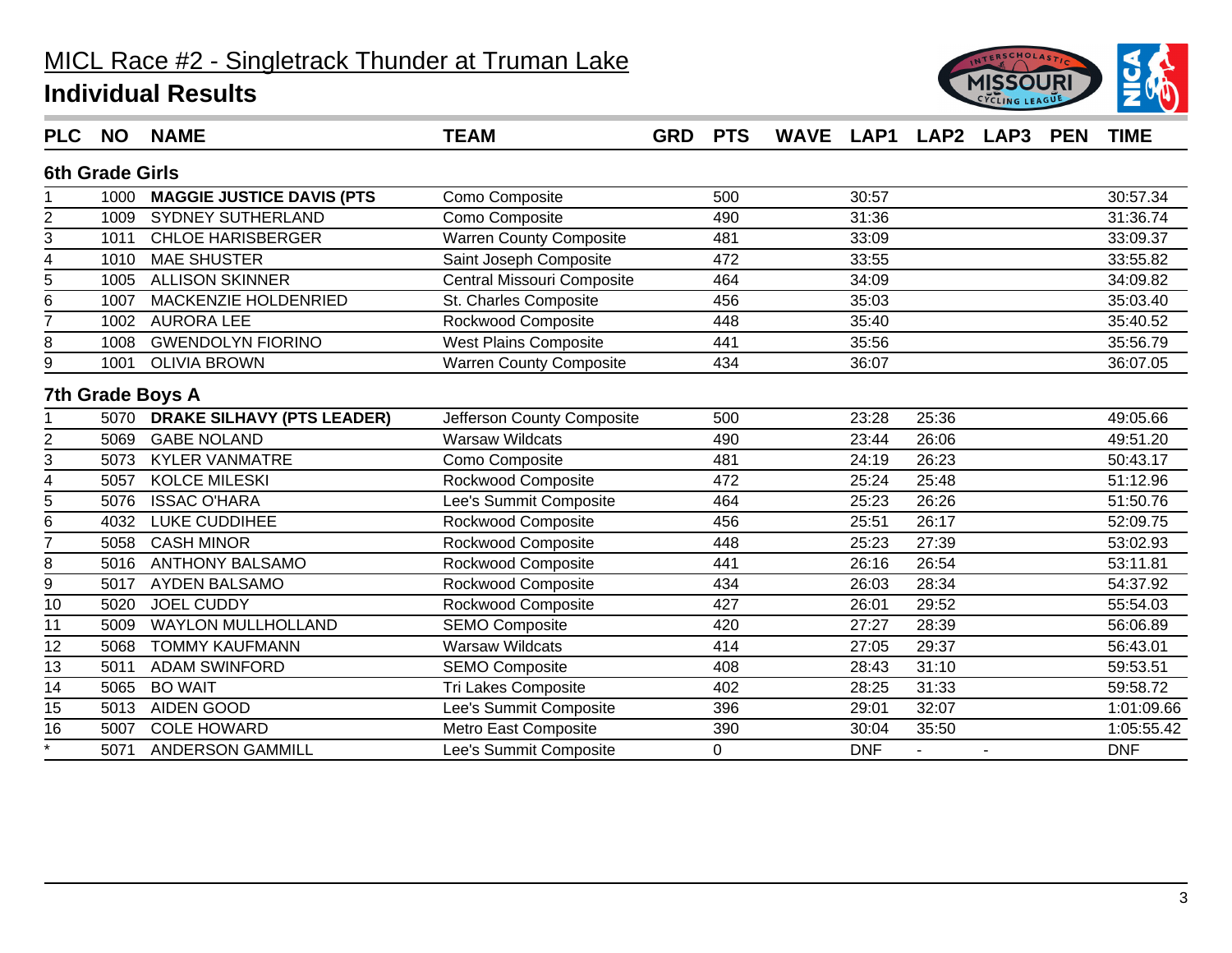

| <b>PLC</b>              | <b>NO</b> | <b>NAME</b>                      | <b>TEAM</b>                    | <b>GRD</b> | <b>PTS</b>       | WAVE LAP1 LAP2 LAP3 |         |  | <b>PEN</b> | <b>TIME</b> |
|-------------------------|-----------|----------------------------------|--------------------------------|------------|------------------|---------------------|---------|--|------------|-------------|
|                         |           | 7th Grade Boys B                 |                                |            |                  |                     |         |  |            |             |
|                         |           | 5059 CHASE COOPER (PTS LEADER)   | St. Charles Composite          |            | 300              |                     | 27:55   |  |            | 27:55.11    |
| $\overline{2}$          | 5031      | <b>OWEN PLUTE</b>                | <b>Springfield Composite</b>   |            | 294              |                     | 28:11   |  |            | 28:11.96    |
| 3                       | 5063      | <b>WILLIAM NITZSCHE</b>          | MID COUNTY COMPOSITE           |            | 289              |                     | 28:29   |  |            | 28:29.40    |
| 4                       | 5061      | <b>ADAM GINGRICH</b>             | Como Composite                 |            | 283              |                     | 28:37   |  |            | 28:37.20    |
| $\overline{5}$          | 5019      | <b>LANDON ABERLE</b>             | Rockwood Composite             |            | 278              |                     | 30:03   |  |            | 30:03.01    |
| 6                       | 5021      | ADLER DONALDSON                  | Rockwood Composite             |            | 274              |                     | 30:04   |  |            | 30:04.75    |
| $\overline{7}$          | 5025      | <b>RYLAN LUTTRELL</b>            | Jefferson County Composite     |            | 269              |                     | 30:05   |  |            | 30:05.87    |
| 8                       | 5001      | <b>ELI WILLIAMS</b>              | Central Missouri Composite     |            | 265              |                     | 30:10   |  |            | 30:10.72    |
| $\overline{9}$          | 5054      | <b>TYLER KLINGENSMITH</b>        | <b>Springfield Composite</b>   |            | 260              |                     | 30:15   |  |            | 30:15.01    |
| 10                      | 5000      | <b>WILL MANIER</b>               | MID COUNTY COMPOSITE           |            | 256              |                     | 31:20   |  |            | 31:20.45    |
| 11                      | 5055      | <b>BRADY WOLZ</b>                | Rockwood Composite             |            | 252              |                     | 31:20   |  |            | 31:20.96    |
| 12                      | 5034      | <b>JACK HOLCOMB</b>              | Springfield Composite          |            | 248              |                     | 33:03   |  |            | 33:03.81    |
| 13                      | 5064      | <b>CARLTON WEXLER</b>            | Como Composite                 |            | 245              |                     | 33:52   |  |            | 33:52.84    |
| 14                      | 5039      | NICHOLAS MOORE                   | Como Composite                 |            | 241              |                     | 34:59   |  |            | 34:59.64    |
|                         |           | <b>7th Grade Boys C</b>          |                                |            |                  |                     |         |  |            |             |
|                         |           | 5033 COOPER JOHNSON (PTS LEADER) | <b>Springfield Composite</b>   |            | 200              |                     | 25:50   |  |            | 25:50.79    |
| $\mathbf 2$             | 5026      | <b>CAMDEN NEWTON</b>             | Jefferson County Composite     |            | 196              |                     | 28:21   |  |            | 28:21.40    |
| 3                       | 5066      | <b>BRETT KINCHELOE</b>           | Lee's Summit Composite         |            | 192              |                     | 31:35   |  |            | 31:35.49    |
| $\overline{\mathbf{4}}$ | 5045      | <b>NOAH TUCKER</b>               | <b>McDonald County Schools</b> |            | 189              |                     | 31:40   |  |            | 31:40.93    |
| 5                       | 5067      | <b>JUSTIN GENTILINI</b>          | Rockwood Composite             |            | 186              |                     | 32:18   |  |            | 32:18.59    |
| 6                       | 5003      | <b>DREW DANNAN</b>               | The South City Composite       |            | 182              |                     | 33:02   |  |            | 33:02.66    |
| $\overline{7}$          | 5047      | <b>DECLYN JONES</b>              | <b>McDonald County Schools</b> |            | 179              |                     | 33:09   |  |            | 33:09.31    |
| 8                       | 5042      | <b>TATE BAKER</b>                | Lee's Summit Composite         |            | 176              |                     | 33:45   |  |            | 33:45.20    |
| 9                       | 5072      | <b>EVAN GERINGER</b>             | St. Charles Composite          |            | 174              |                     | 36:32   |  |            | 36:32.85    |
| 10                      | 5046      | <b>SEAMUS RHUDA</b>              | <b>McDonald County Schools</b> |            | $\overline{171}$ |                     | 38:03   |  |            | 38:03.51    |
| 11                      | 5030      | <b>COOPER WHITE</b>              | St. Charles Composite          |            | 168              |                     | 38:34   |  |            | 38:34.59    |
| $\overline{12}$         | 5029      | <b>OLIVER RHOADS</b>             | <b>West Plains Composite</b>   |            | 166              |                     | 43:00   |  |            | 43:00.84    |
| 13                      | 5004      | NATHANIEL BAUM                   | The South City Composite       |            | 163              |                     | 44:32   |  |            | 44:32.46    |
| 14                      | 5051      | ANDREW DUNGAN                    | St. Charles Composite          |            | 161              |                     | 1:02:55 |  |            | 1:02:55.18  |
|                         |           |                                  |                                |            |                  |                     |         |  |            |             |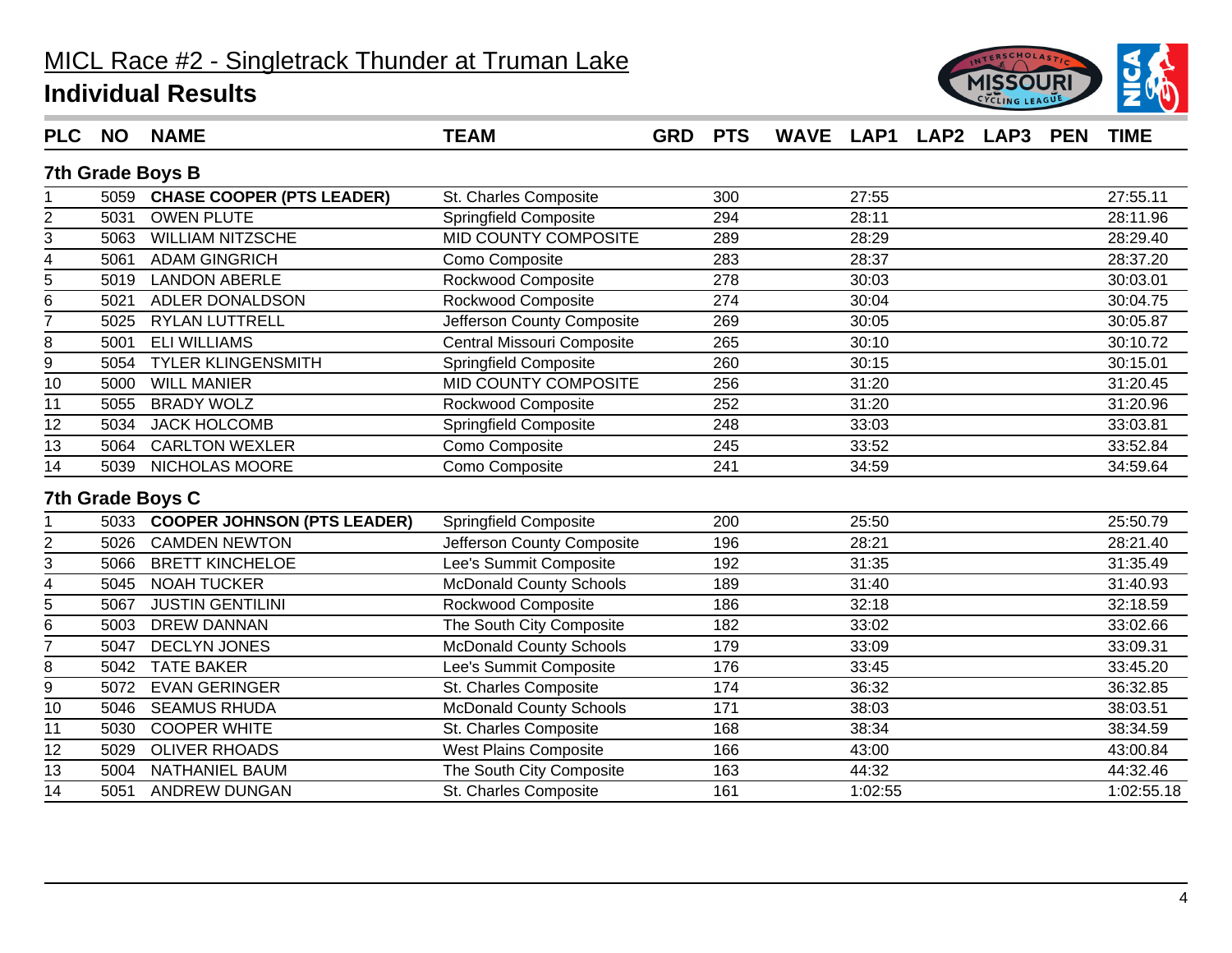

| <b>PLC</b>              | <b>NO</b>              | <b>NAME</b>                     | <b>TEAM</b>                  | <b>GRD</b> | <b>PTS</b> | WAVE LAP1 LAP2 LAP3 |       |       | <b>PEN</b> | <b>TIME</b> |
|-------------------------|------------------------|---------------------------------|------------------------------|------------|------------|---------------------|-------|-------|------------|-------------|
|                         | <b>7th Grade Girls</b> |                                 |                              |            |            |                     |       |       |            |             |
|                         | 2021                   | PEYTON LINDSTROM (PTS LEADER)   | Springfield Composite        |            | 500        |                     | 25:43 |       |            | 25:43.38    |
| $\overline{2}$          | 2012                   | <b>MARLOWE WEIS</b>             | Como Composite               |            | 490        |                     | 26:30 |       |            | 26:30.26    |
| 3                       | 2005                   | <b>NORA KOETTING</b>            | SEMO Composite               |            | 481        |                     | 26:52 |       |            | 26:52.20    |
| $\overline{\mathbf{4}}$ | 2025                   | <b>MAGGIE SULLIVAN</b>          | <b>Tri Lakes Composite</b>   |            | 472        |                     | 26:57 |       |            | 26:57.80    |
| 5                       | 2017                   | <b>SOLEAH ARNEY</b>             | Saint Joseph Composite       |            | 464        |                     | 28:34 |       |            | 28:34.79    |
| 6                       | 2013                   | SOPHIA STOOPS                   | Como Composite               |            | 456        |                     | 30:38 |       |            | 30:38.31    |
| $\overline{7}$          | 2024                   | DYLAN ADELE PEARSON             | <b>Springfield Composite</b> |            | 448        |                     | 31:38 |       |            | 31:38.40    |
| 8                       | 2009                   | <b>ELLA BOEHM</b>               | Springfield Composite        |            | 441        |                     | 32:32 |       |            | 32:32.40    |
| 9                       | 2014                   | ARI MIDDELKOOP                  | Como Composite               |            | 434        |                     | 32:33 |       |            | 32:33.34    |
| 10                      | 2015                   | <b>BROOKE SUTTERER</b>          | <b>SEMO Composite</b>        |            | 427        |                     | 33:44 |       |            | 33:44.90    |
| 11                      | 2026                   | <b>MADALYN SMITH</b>            | Lee's Summit Composite       |            | 420        |                     | 34:07 |       |            | 34:07.82    |
| 12                      | 2020                   | <b>JILLIAN STAROSTKI</b>        | St. Charles Composite        |            | 414        |                     | 35:45 |       |            | 35:45.84    |
| 13                      | 2027                   | <b>MOLLY RONK</b>               | Park Hill                    |            | 408        |                     | 35:47 |       |            | 35:47.18    |
| 14                      | 2011                   | KIRA PARSONS-MENTEL             | The South City Composite     |            | 402        |                     | 37:55 |       |            | 37:55.68    |
| 15                      | 2023                   | <b>GISELLE THACH</b>            | <b>Springfield Composite</b> |            | 396        |                     | 39:43 |       |            | 39:43.38    |
| 16                      | 2022                   | PAIGE BODNAR                    | <b>Springfield Composite</b> |            | 390        |                     | 43:43 |       |            | 43:43.37    |
|                         |                        | 8th Grade Boys A                |                              |            |            |                     |       |       |            |             |
|                         |                        | 6038 CARTER LEMBKE (PTS LEADER) | Como Composite               |            | 500        |                     | 21:22 | 22:44 |            | 44:06.59    |
| $\overline{c}$          | 6063                   | <b>OLIVER TAHA</b>              | Rockwood Composite           |            | 490        |                     | 21:22 | 23:26 |            | 44:48.36    |
| $\overline{3}$          | 6064                   | <b>CANYON MINOR</b>             | Rockwood Composite           |            | 481        |                     | 22:25 | 24:42 |            | 47:07.70    |
| $\overline{4}$          | 6066                   | <b>JACOB SHAVLOVSKY</b>         | <b>Springfield Composite</b> |            | 472        |                     | 22:59 | 24:27 |            | 47:26.61    |
| $\overline{5}$          | 6023                   | <b>HAYDEN STOUT</b>             | <b>Springfield Composite</b> |            | 464        |                     | 22:37 | 24:51 |            | 47:29.10    |
| 6                       | 6033                   | <b>JONAS MOORE</b>              | Park Hill                    |            | 456        |                     | 23:36 | 24:47 |            | 48:23.57    |
| $\overline{7}$          | 6070                   | <b>JACK KIEFNER</b>             | St. Charles Composite        |            | 448        |                     | 23:18 | 25:10 |            | 48:29.24    |
| 8                       | 6051                   | NICHOLAS CLARK                  | St. Charles Composite        |            | 441        |                     | 23:48 | 26:39 |            | 50:27.75    |
| 9                       | 6044                   | <b>LANDON WEGLEITNER</b>        | Lee's Summit Composite       |            | 434        |                     | 24:14 | 26:13 |            | 50:27.97    |
| 10                      | 6058                   | <b>GAVIN BLEYER</b>             | <b>MID COUNTY COMPOSITE</b>  |            | 427        |                     | 24:55 | 26:09 |            | 51:05.55    |
| 11                      | 6071                   | <b>RILEY ROMACKER</b>           | Rockwood Composite           |            | 420        |                     | 25:35 | 26:45 |            | 52:20.97    |
| 12                      | 6045                   | <b>GAVIN KOZDRON</b>            | Rockwood Composite           |            | 414        |                     | 25:23 | 27:16 |            | 52:39.91    |
| 13                      | 6031                   | <b>JACKSON GERBES</b>           | Central Missouri Composite   |            | 408        |                     | 26:11 | 28:14 |            | 54:25.99    |
| 14                      | 6032                   | <b>JAMESON GERBES</b>           | Central Missouri Composite   |            | 402        |                     | 27:03 | 30:13 |            | 57:16.99    |
| 15                      |                        | 6025 OWEN CHOI                  | MID COUNTY COMPOSITE         |            | 396        |                     | 27:14 | 32:16 |            | 59:31.76    |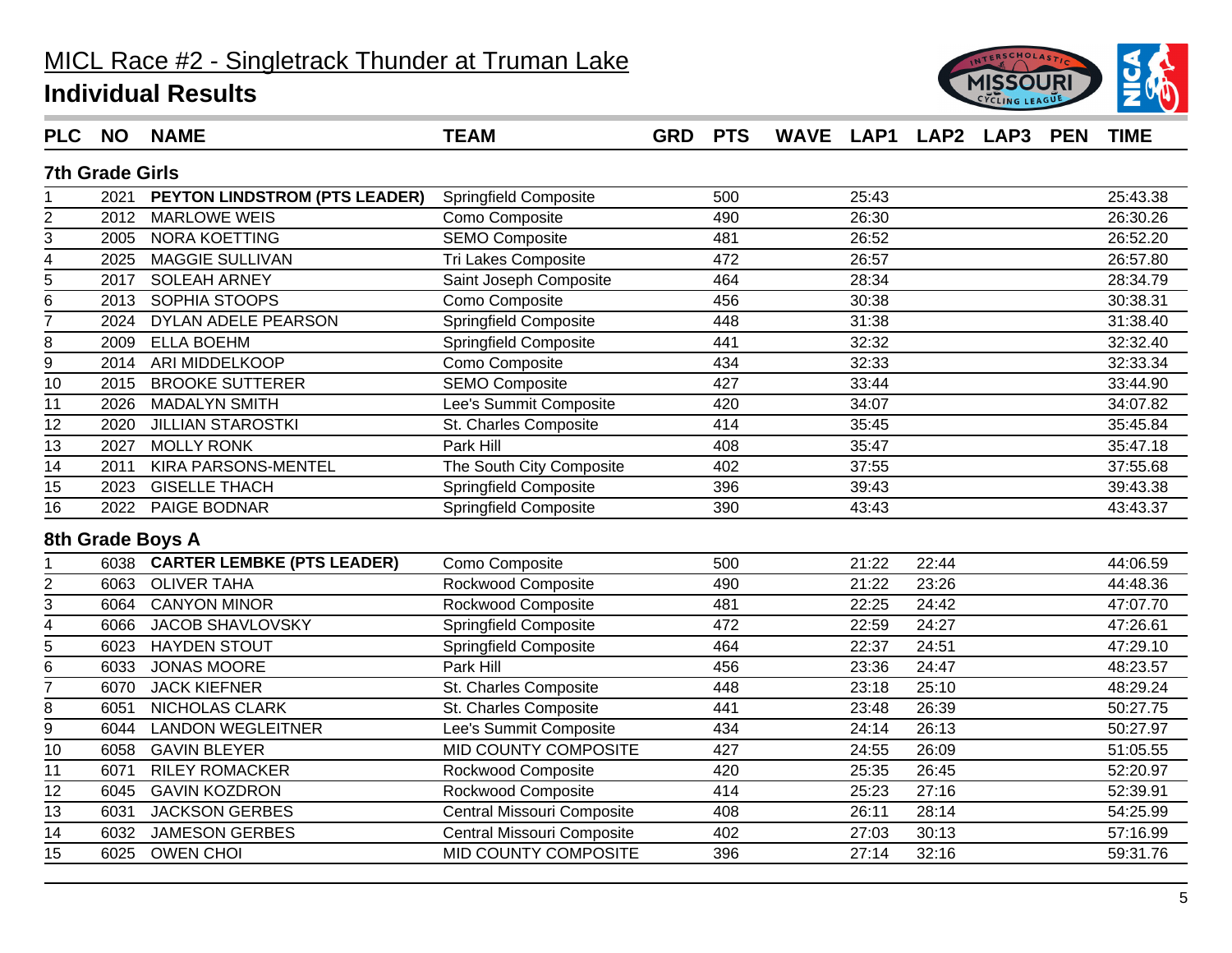

| <b>PLC</b> | <b>NO</b> | <b>NAME</b>                 | <b>TEAM</b>                | <b>GRD</b> | <b>PTS</b> | <b>WAVE</b> | LAP1    | <b>LAP2</b> | LAP3 | <b>PEN</b> | TIME       |
|------------|-----------|-----------------------------|----------------------------|------------|------------|-------------|---------|-------------|------|------------|------------|
|            |           | 8th Grade Boys B            |                            |            |            |             |         |             |      |            |            |
|            |           | 6012 KAID SHAW (PTS LEADER) | Como Composite             |            | 300        |             | 24:49   |             |      |            | 24:49.39   |
|            | 6030      | <b>FINN MCGRAW</b>          | MID COUNTY COMPOSITE       |            | 294        |             | 25:31   |             |      |            | 25:31.95   |
| 3          | 6029      | <b>CARSON WESTERBECK</b>    | MID COUNTY COMPOSITE       |            | 289        |             | 25:35   |             |      |            | 25:35.04   |
|            | 6001      | <b>JACK JOHNSON</b>         | MID COUNTY COMPOSITE       |            | 283        |             | 26:26   |             |      |            | 26:26.12   |
| 5          | 6015      | <b>VIVEK MADDINENI</b>      | Rockwood Composite         |            | 278        |             | 26:29   |             |      |            | 26:29.42   |
| 6          | 6034      | <b>JAVIER ESTRADA</b>       | The South City Composite   |            | 274        |             | 27:12   |             |      |            | 27:12.80   |
|            | 6041      | RYAN SAFFLE                 | Tri Lakes Composite        |            | 269        |             | 28:02   |             |      |            | 28:02.98   |
| 8          | 6054      | <b>TORSTEN TAYLOR</b>       | Springfield Composite      |            | 265        |             | 28:10   |             |      |            | 28:10.13   |
| 9          | 6047      | <b>KAI MITCHELL</b>         | Rockwood Composite         |            | 260        |             | 28:14   |             |      |            | 28:14.49   |
| 10         | 6049      | <b>GAVIN MCCRAW</b>         | Jefferson County Composite |            | 256        |             | 28:28   |             |      |            | 28:28.34   |
| 11         | 6003      | <b>LEVI FOX</b>             | Park Hill                  |            | 252        |             | 28:28   |             |      |            | 28:28.69   |
| 12         | 6028      | <b>AUGUST LURIE</b>         | MID COUNTY COMPOSITE       |            | 248        |             | 29:14   |             |      |            | 29:14.12   |
| 13         | 6057      | <b>AIDEN CAVNAR</b>         | Springfield Composite      |            | 245        |             | 29:19   |             |      |            | 29:19.01   |
| 14         | 6008      | SAM PELIZZARO               | The South City Composite   |            | 241        |             | 30:04   |             |      |            | 30:04.06   |
| 15         | 6061      | <b>CARSON BAILEY</b>        | Rockwood Composite         |            | 238        |             | 30:16   |             |      |            | 30:16.13   |
| 16         | 6052      | <b>ANTON SCHUETZ</b>        | St. Charles Composite      |            | 234        |             | 30:37   |             |      |            | 30:37.18   |
| 17         | 6027      | VAN MCFARLAND               | MID COUNTY COMPOSITE       |            | 231        |             | 31:49   |             |      |            | 31:49.60   |
| 18         | 6055      | <b>HUDSON ZWEERINK</b>      | Springfield Composite      |            | 228        |             | 32:37   |             |      |            | 32:37.89   |
| 19         | 6004      | <b>ANDREW HILL</b>          | Park Hill                  |            | 225        |             | 33:21   |             |      |            | 33:21.25   |
| 20         | 6035      | <b>GABRIEL ESTRADA</b>      | The South City Composite   |            | 222        |             | 1:06:53 |             |      |            | 1:06:53.47 |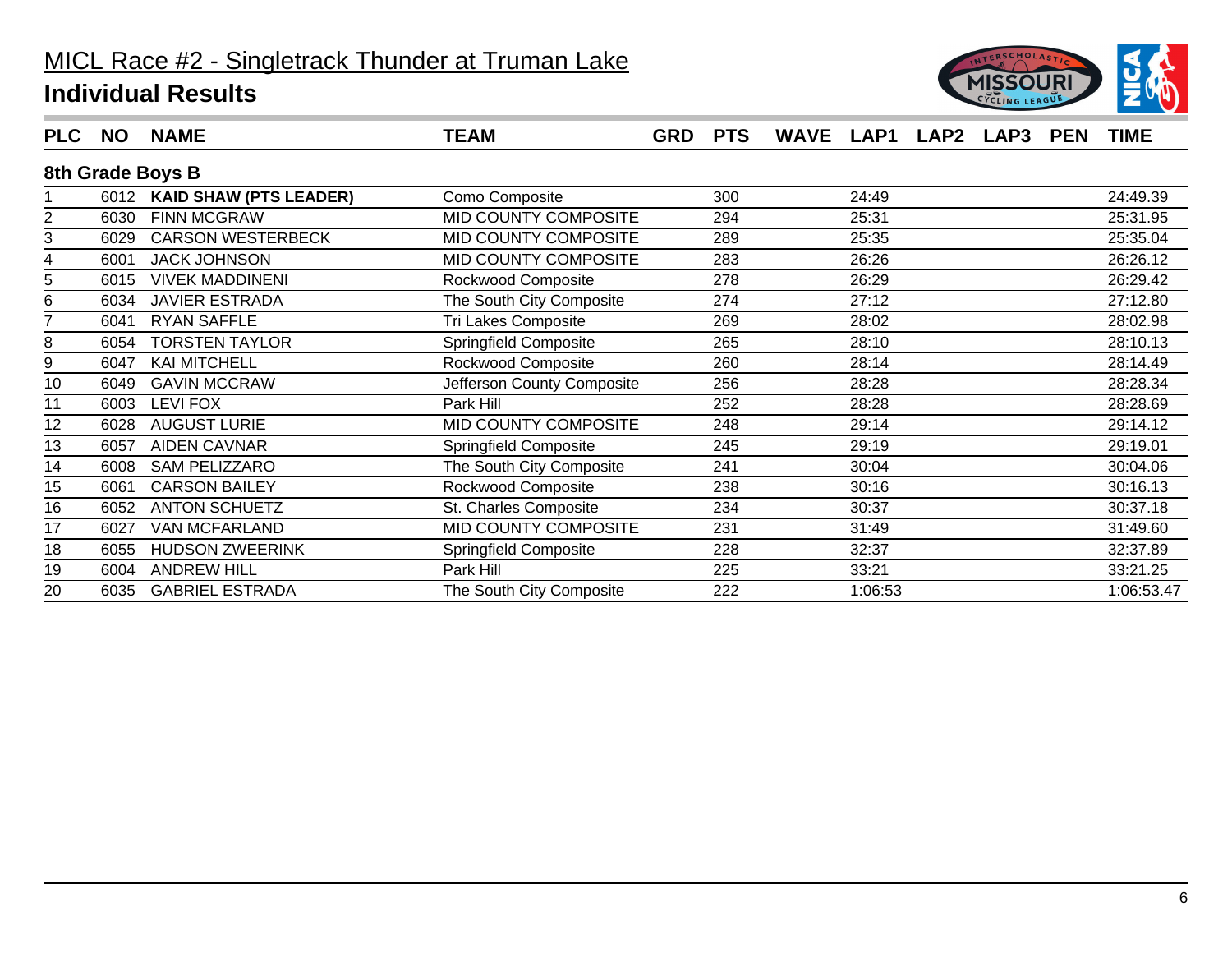

| <b>PLC</b>              | <b>NO</b>       | <b>NAME</b>                       | <b>TEAM</b>                    | <b>GRD</b> | <b>PTS</b> | WAVE LAP1 LAP2 |         | <b>LAP3</b> | <b>PEN</b> | <b>TIME</b> |
|-------------------------|-----------------|-----------------------------------|--------------------------------|------------|------------|----------------|---------|-------------|------------|-------------|
|                         |                 | 8th Grade Boys C                  |                                |            |            |                |         |             |            |             |
|                         |                 | 6069 OWEN MAUXION (PTS LEADER)    | Como Composite                 |            | 200        |                | 26:30   |             |            | 26:30.21    |
| $\overline{2}$          | 6009            | <b>WESLEY BALSAMO</b>             | The South City Composite       |            | 196        |                | 30:37   |             |            | 30:37.25    |
| 3                       | 6068            | <b>MAKSIM PROTZMAN</b>            | Central Missouri Composite     |            | 192        |                | 31:03   |             |            | 31:03.03    |
| 4                       | 6056            | <b>SAWYER BAKER</b>               | <b>Springfield Composite</b>   |            | 189        |                | 31:09   |             |            | 31:09.59    |
| $\overline{5}$          | 6006            | <b>WES BIRKHEAD</b>               | The South City Composite       |            | 186        |                | 31:36   |             |            | 31:36.01    |
| $\,6$                   | 6024            | <b>SHAFER MARTINSON</b>           | <b>Springfield Composite</b>   |            | 182        |                | 33:09   |             |            | 33:09.83    |
| $\overline{7}$          | 6037            | <b>BRENDAN QUIGLEY</b>            | The South City Composite       |            | 179        |                | 34:00   |             |            | 34:00.85    |
| 8                       | 6048            | <b>ELLIOTT PALMER</b>             | <b>McDonald County Schools</b> |            | 176        |                | 34:31   |             |            | 34:31.49    |
| $\overline{9}$          | 6020            | <b>THOMAS HENDRICKSON</b>         | Jefferson County Composite     |            | 174        |                | 38:43   |             |            | 38:43.14    |
| 10                      | 6005            | <b>ELI MURCH</b>                  | The South City Composite       |            | 171        |                | 39:22   |             |            | 39:22.45    |
| 11                      | 6011            | <b>SAMUEL VENKER</b>              | The South City Composite       |            | 168        |                | 39:59   |             |            | 39:59.97    |
| 12                      | 6007            | <b>GABRIEL VON ROHR</b>           | The South City Composite       |            | 166        |                | 40:07   |             |            | 40:07.82    |
| $\overline{13}$         | 5002            | <b>CONNOR ADELMANN</b>            | The South City Composite       |            | 163        |                | 40:16   |             |            | 40:16.47    |
| 14                      | 6036            | <b>EMMETT WHITE</b>               | The South City Composite       |            | 161        |                | 46:59   |             |            | 46:59.53    |
| $\overline{15}$         |                 | 6014 COY RUEHTER                  | Lee's Summit Composite         |            | 158        |                | 50:46   |             |            | 50:46.46    |
| 16                      | 6010            | <b>JULIAN YELM</b>                | The South City Composite       |            | 156        |                | 56:23   |             |            | 56:23.31    |
|                         | 8th Grade Girls |                                   |                                |            |            |                |         |             |            |             |
|                         |                 | 3010 KAITLYN BEATTIE (PTS LEADER) | Rockwood Composite             |            | 500        |                | 27:53   |             |            | 27:53.48    |
| $\overline{2}$          | 3008            | <b>LAUREN CUSTIS</b>              | The South City Composite       |            | 490        |                | 28:41   |             |            | 28:41.67    |
| 3                       |                 | 3012 REAGAN KIRKPATRICK           | Jefferson County Composite     |            | 481        |                | 30:06   |             |            | 30:06.31    |
| $\overline{\mathbf{4}}$ | 3011            | <b>MARISSA BLACKFORD</b>          | Jefferson County Composite     |            | 472        |                | 30:49   |             |            | 30:49.97    |
| $\overline{5}$          | 3016            | <b>HATTIE WITTE</b>               | <b>Springfield Composite</b>   |            | 464        |                | 30:51   |             |            | 30:51.99    |
| $\,6$                   | 3015            | <b>SYLVIA LAMPE</b>               | <b>Springfield Composite</b>   |            | 456        |                | 31:16   |             |            | 31:16.29    |
| $\overline{7}$          | 3005            | <b>ROSLYN FIORINO</b>             | <b>West Plains Composite</b>   |            | 448        |                | 32:34   |             |            | 32:34.48    |
| 8                       | 3009            | <b>ELIZABETH BROWN</b>            | SWMo Composite Goats           |            | 441        |                | 34:45   |             |            | 34:45.57    |
| 9                       | 3014            | <b>KAYLYN BARKER</b>              | St. Charles Composite          |            | 434        |                | 37:15   |             |            | 37:15.58    |
| 10                      |                 | 3013 ADDIE TRIPP                  | St. Charles Composite          |            | 427        |                | 38:47   |             |            | 38:47.17    |
| 11                      | 3018            | <b>BELEN TURNER-DIAZ</b>          | Como Composite                 |            | 420        |                | 41:01   |             |            | 41:01.31    |
| 12                      | 3006            | <b>EMMA POTTER</b>                | The South City Composite       |            | 414        |                | 41:01   |             |            | 41:01.40    |
| 13                      | 3002            | <b>RACHAEL TUCKER</b>             | <b>SEMO Composite</b>          |            | 408        |                | 43:43   |             |            | 43:43.03    |
| $\overline{14}$         |                 | 3000 GENEVIEVE LEITCH             | The South City Composite       |            | 402        |                | 1:02:15 |             |            | 1:02:15.50  |
|                         |                 |                                   |                                |            |            |                |         |             |            |             |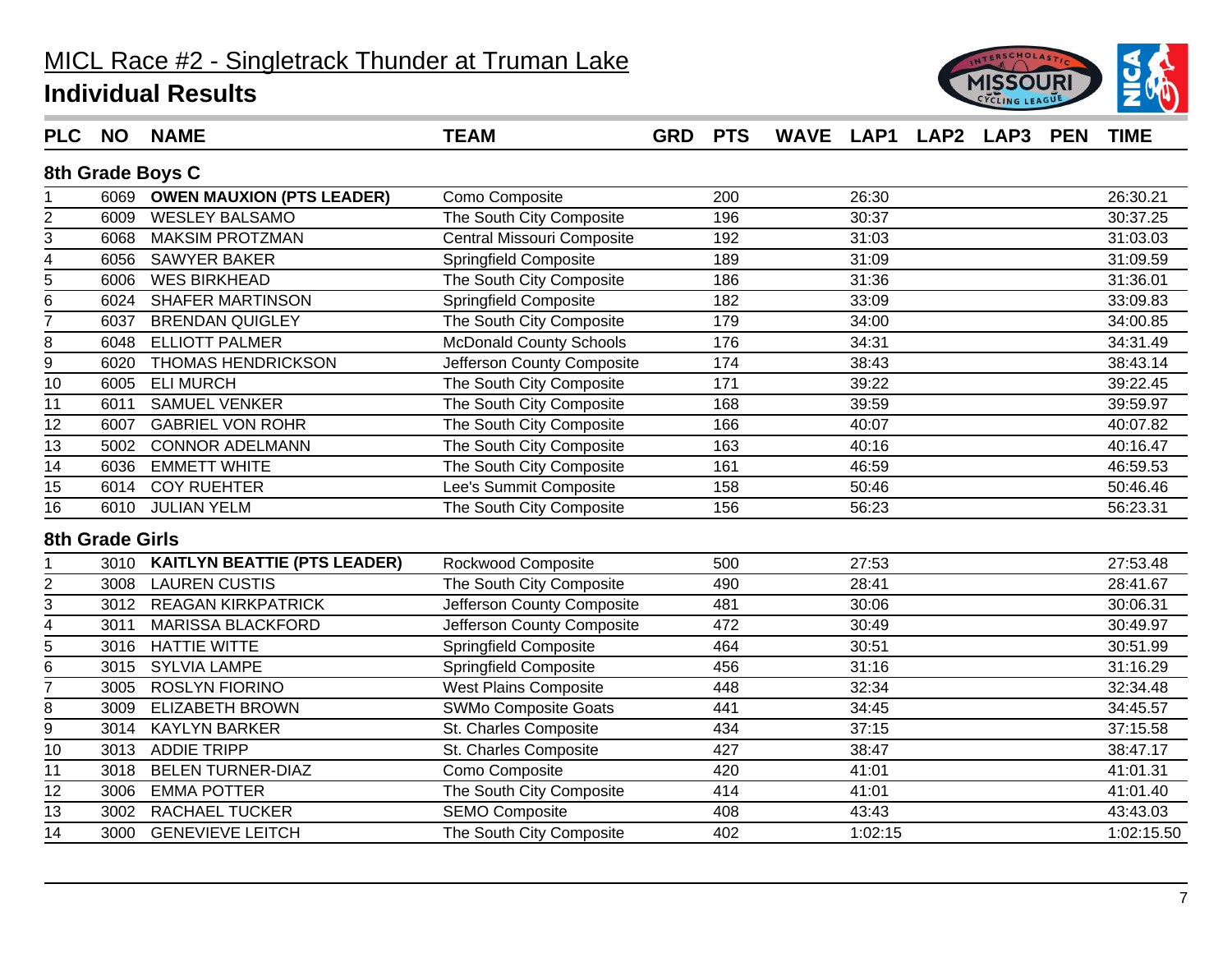

| <b>PLC</b> | <b>NO</b> | <b>NAME</b>                    | <b>TEAM</b>            | <b>GRD</b> | <b>PTS</b> | <b>WAVE</b> |       | LAP1 LAP2  | LAP3       | <b>PEN</b> | TIME       |
|------------|-----------|--------------------------------|------------------------|------------|------------|-------------|-------|------------|------------|------------|------------|
|            |           | <b>Freshman Boys A</b>         |                        |            |            |             |       |            |            |            |            |
|            | 848       | <b>CHAD BROWN (PTS LEADER)</b> | Rockwood Composite     |            | 500        |             | 20:34 | 21:50      |            |            | 42:24.46   |
| 2          | 851       | <b>CARSON BROOKS</b>           | Saint Joseph Composite |            | 490        |             | 22:13 | 22:58      |            |            | 45:11.77   |
| 3          | 840       | <b>MACEN CARNAHAN</b>          | Springfield Composite  |            | 481        |             | 22:18 | 23:18      |            |            | 45:36.80   |
| 4          | 814       | <b>LOGAN STAGNER</b>           | MID COUNTY COMPOSITE   |            | 472        |             | 22:16 | 23:54      |            |            | 46:11.23   |
| 5          | 847       | <b>LIAM MCMILLEN</b>           | Rockwood Composite     |            | 464        |             | 22:15 | 24:09      |            |            | 46:24.89   |
| 6          | 845       | <b>GARRETT STUDER</b>          | Lee's Summit Composite |            | 456        |             | 22:25 | 24:26      |            |            | 46:51.99   |
|            | 844       | <b>KENNY PFAFF</b>             | Lee's Summit Composite |            | 448        |             | 22:22 | 24:37      |            |            | 47:00.05   |
| 8          | 841       | <b>ISAAC MAGERS</b>            | MID COUNTY COMPOSITE   |            | 441        |             | 23:14 | 25:46      |            |            | 49:01.56   |
| 9          | 820       | <b>BLAKE MORRIS</b>            | Como Composite         |            | 434        |             | 23:53 | 25:54      |            |            | 49:48.20   |
| 10         | 846       | <b>DEVIN ANDERSEN</b>          | Lee's Summit Composite |            | 427        |             | 24:07 | 26:34      |            |            | 50:41.92   |
| 11         | 839       | <b>ELI KROMREY</b>             | Springfield Composite  |            | 420        |             | 24:29 | 26:31      |            |            | 51:01.68   |
| 12         | 807       | <b>JORDAN EVANS</b>            | Rockwood Composite     |            | 414        |             | 24:39 | 26:29      |            |            | 51:08.75   |
| 13         | 825       | <b>GABE STAGGS</b>             | <b>SEMO Composite</b>  |            | 408        |             | 25:08 | 26:02      |            |            | 51:11.08   |
| 14         | 849       | <b>WILL NELMS</b>              | Rockwood Composite     |            | 402        |             | 24:50 | 27:25      |            |            | 52:16.58   |
| 15         | 830       | <b>BECKETT LEMBECK</b>         | Rockwood Composite     |            | 396        |             | 25:34 | 28:25      |            |            | 54:00.65   |
| 16         | 801       | <b>JAXSON DECKARD</b>          | <b>Warsaw Wildcats</b> |            | 390        |             | 26:55 | 27:50      |            |            | 54:46.19   |
| 17         | 862       | <b>LINCOLN SLAGTER</b>         | Tri Lakes Composite    |            | 385        |             | 26:01 | 28:48      |            |            | 54:50.43   |
| 18         | 836       | <b>BRADY MURR</b>              | Springfield Composite  |            | 380        |             | 40:58 | n/a        | n/a        |            | XX:XX:XX   |
| $\star$    | 843       | <b>CHRISTOPHER MOORE</b>       | Como Composite         |            | 0          |             | 23:56 | <b>DNF</b> | <b>DNF</b> |            | <b>DNF</b> |
| $\star$    | 829       | <b>MATTHEW TIMMERMAN</b>       | Rockwood Composite     |            | 0          |             | 24:31 | <b>DNF</b> | <b>DNF</b> |            | <b>DNF</b> |
|            | 853       | <b>ASTIN SUTTERER</b>          | Springfield Composite  |            | 0          |             | 24:42 | <b>DNF</b> | <b>DNF</b> |            | <b>DNF</b> |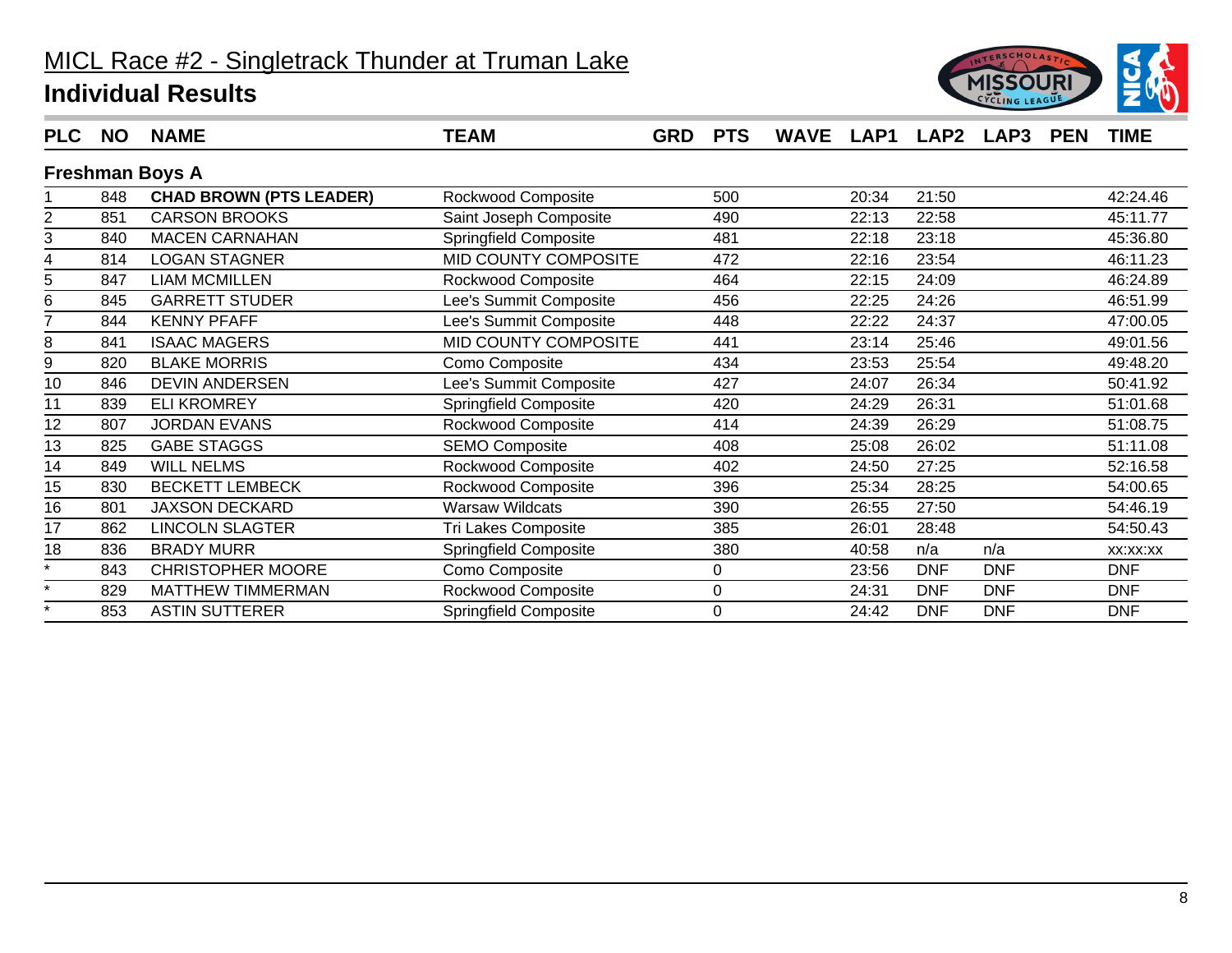

| <b>PLC</b>              | <b>NO</b> | <b>NAME</b>                        | <b>TEAM</b>                    | <b>GRD</b> | <b>PTS</b> | WAVE LAP1 LAP2 LAP3 |         |            |            | <b>PEN</b> | <b>TIME</b> |
|-------------------------|-----------|------------------------------------|--------------------------------|------------|------------|---------------------|---------|------------|------------|------------|-------------|
|                         |           | <b>Freshman Boys B</b>             |                                |            |            |                     |         |            |            |            |             |
|                         | 815       | <b>JACK CRAWFORD (PTS LEADER)</b>  | Central Missouri Composite     |            | 300        |                     | 24:55   |            |            |            | 24:55.31    |
| $\overline{\mathbf{c}}$ | 800       | <b>MAX MCDADE</b>                  | MID COUNTY COMPOSITE           |            | 294        |                     | 25:14   |            |            |            | 25:14.69    |
| 3                       | 818       | <b>BECK EARNEST-MCCLELLAND</b>     | The South City Composite       |            | 289        |                     | 25:34   |            |            |            | 25:34.38    |
| $\overline{\mathbf{4}}$ | 827       | <b>EVAN SIMPSON</b>                | Lee's Summit Composite         |            | 283        |                     | 25:49   |            |            |            | 25:49.87    |
| $\overline{5}$          | 850       | <b>HAYDEN LETT</b>                 | <b>McDonald County Schools</b> |            | 278        |                     | 25:56   |            |            |            | 25:56.48    |
| 6                       | 831       | <b>DAYTON SMITH</b>                | Saint Joseph Composite         |            | 274        |                     | 26:30   |            |            |            | 26:30.42    |
| $\overline{7}$          | 838       | <b>LEVI SHIELDS</b>                | <b>Springfield Composite</b>   |            | 269        |                     | 27:18   |            |            |            | 27:18.77    |
| 8                       | 855       | <b>MASON GRIDER</b>                | Como Composite                 |            | 265        |                     | 27:35   |            |            |            | 27:35.44    |
| $\overline{9}$          | 860       | <b>GRANT AHO</b>                   | <b>Springfield Composite</b>   |            | 260        |                     | 27:51   |            |            |            | 27:51.75    |
| 10                      | 828       | <b>KADEN RIGOT</b>                 | Lee's Summit Composite         |            | 256        |                     | 28:06   |            |            |            | 28:06.07    |
| 11                      | 819       | <b>LAWSON BARNES</b>               | The South City Composite       |            | 252        |                     | 28:14   |            |            |            | 28:14.02    |
| 12                      | 805       | <b>CARSON BOSWELL</b>              | Lee's Summit Composite         |            | 248        |                     | 28:14   |            |            |            | 28:14.09    |
| $\overline{13}$         | 859       | <b>NOAH HINKLE</b>                 | Lee's Summit Composite         |            | 245        |                     | 28:23   |            |            |            | 28:23.02    |
| 14                      | 806       | <b>MORGAN ABNEY</b>                | Rockwood Composite             |            | 241        |                     | 28:44   |            |            |            | 28:44.60    |
| 15                      | 811       | <b>LOGAN MYRICK</b>                | McDonald County Schools        |            | 238        |                     | 29:03   |            |            |            | 29:03.56    |
| 16                      | 858       | <b>STOKLEY WEXLER</b>              | Como Composite                 |            | 234        |                     | 31:26   |            |            |            | 31:26.04    |
| $\overline{17}$         | 854       | <b>CADEN ALUMBAUGH</b>             | <b>SWMo Composite Goats</b>    |            | 231        |                     | 32:39   |            |            |            | 32:39.71    |
| 18                      | 812       | <b>GAVIN MILLER</b>                | Saint Joseph Composite         |            | 228        |                     | 36:11   |            |            |            | 36:11.19    |
| $\overline{19}$         | 861       | <b>LOGAN FLEMING</b>               | <b>Springfield Composite</b>   |            | 225        |                     | 38:02   |            |            |            | 38:02.92    |
| 20                      | 802       | <b>MICHAEL BROWN</b>               | SWMo Composite Goats           |            | 222        |                     | 41:55   |            |            |            | 41:55.56    |
| $\overline{21}$         | 857       | <b>WAID WILLET</b>                 | <b>McDonald County Schools</b> |            | 219        |                     | 1:08:15 |            |            |            | 1:08:15.74  |
| $\overline{\ast}$       | 832       | <b>AUSTIN WOODS</b>                | Jefferson County Composite     |            | 0          |                     | 25:04   | <b>DSQ</b> | <b>DSQ</b> |            | <b>DSQ</b>  |
|                         |           | <b>Freshman-Sophomore Girls</b>    |                                |            |            |                     |         |            |            |            |             |
|                         | 700       | <b>KIERA MOSTAFFA (PTS LEADER)</b> | <b>Warsaw Wildcats</b>         |            | 500        |                     | 25:18   | 27:06      |            |            | 52:25.11    |
| $\overline{c}$          | 709       | <b>ELLA MACDONALD</b>              | Lee's Summit Composite         |            | 490        |                     | 28:10   | 30:25      |            |            | 58:36.14    |
| $\overline{3}$          | 706       | <b>LUCY DIRNBERGER</b>             | The South City Composite       |            | 481        |                     | 28:21   | 32:53      |            |            | 1:01:14.98  |
| $\overline{\mathbf{4}}$ | 401       | <b>COZETTE MOTHERSHEAD</b>         | The South City Composite       |            | 472        |                     | 33:30   | 37:43      |            |            | 1:11:14.05  |
| $\overline{5}$          | 708       | <b>ADDISON CRAIG</b>               | <b>SEMO Composite</b>          |            | 464        |                     | 33:05   | 38:32      |            |            | 1:11:38.43  |
| 6                       | 702       | <b>HALEY SANDERS</b>               | <b>SEMO Composite</b>          |            | 456        |                     | 37:50   | 42:45      |            |            | 1:20:35.68  |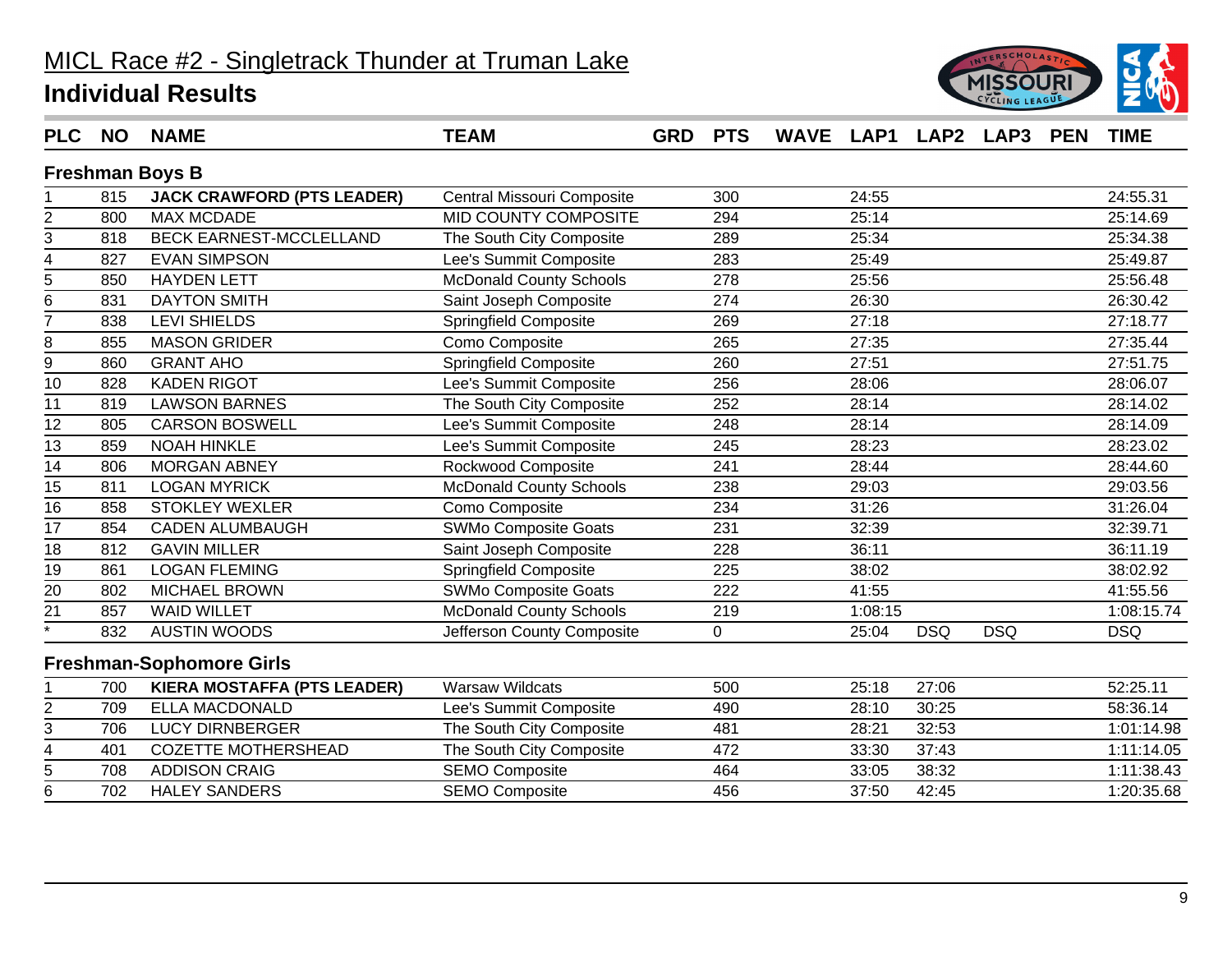

| <b>PLC</b>              | <b>NO</b> | <b>NAME</b>                   | <b>TEAM</b>                    | <b>GRD</b> | <b>PTS</b> |            | WAVE LAP1 LAP2 LAP3 |                | <b>PEN</b> | <b>TIME</b> |
|-------------------------|-----------|-------------------------------|--------------------------------|------------|------------|------------|---------------------|----------------|------------|-------------|
| <b>JV Boys</b>          |           |                               |                                |            |            |            |                     |                |            |             |
|                         | 215       | <b>SHAYN IVY (PTS LEADER)</b> | Central Missouri Composite     |            | 500        | 24:27      | 25:29               |                |            | 49:57.10    |
| $\overline{2}$          | 202       | <b>ISAAC HAMILTON</b>         | Park Hill                      |            | 490        | 24:38      | 25:25               |                |            | 50:03.94    |
| 3                       | 240       | <b>LOGAN RIEGERT</b>          | Jefferson County Composite     |            | 481        | 24:11      | 26:02               |                |            | 50:14.54    |
| 4                       | 203       | <b>COREN HENDRICKS</b>        | SWMo Composite Goats           |            | 472        | 25:15      | 26:54               |                |            | 52:09.82    |
| 5                       | 201       | LUKE CRAWFORD                 | Central Missouri Composite     |            | 464        | 25:00      | 27:17               |                |            | 52:18.05    |
| 6                       | 230       | <b>WESTAN TRIPP</b>           | St. Charles Composite          |            | 456        | 25:47      | 27:20               |                |            | 53:08.35    |
| $\overline{7}$          | 235       | <b>LIAM MOORE</b>             | Lee's Summit Composite         |            | 448        | 25:08      | 28:46               |                |            | 53:55.01    |
| 8                       | 213       | <b>JAKOB STRATMAN</b>         | St. Charles Composite          |            | 441        | 25:34      | 28:58               |                |            | 54:32.70    |
| 9                       | 204       | <b>JOSHUA TRIBBEY</b>         | <b>SWMo Composite Goats</b>    |            | 434        | 26:56      | 29:55               |                |            | 56:51.81    |
| 10                      | 207       | <b>RONNY DANIELS</b>          | <b>Tri Lakes Composite</b>     |            | 427        | 26:48      | 30:34               |                |            | 57:23.05    |
| 11                      | 212       | <b>NIKLAS METZ</b>            | <b>West Plains Composite</b>   |            | 420        | 25:20      | 35:05               |                |            | 1:00:26.24  |
| $\overline{12}$         | 210       | <b>BEN STEIGER</b>            | Rockwood Composite             |            | 414        | 28:29      | 32:11               |                |            | 1:00:41.17  |
| $\overline{13}$         | 209       | <b>RUSTY WILLIS</b>           | Rockwood Composite             |            | 408        | 28:56      | 31:48               |                |            | 1:00:45.34  |
| 14                      | 206       | <b>JACKSON TOBIAS</b>         | <b>Warren County Composite</b> |            | 402        | 27:53      | 33:01               |                |            | 1:00:55.51  |
| 15                      | 234       | <b>JACK ZEITZ</b>             | Como Composite                 |            | 396        | 28:44      | 32:14               |                |            | 1:00:58.77  |
|                         | 218       | <b>ISAAC SCOTT</b>            | Raymore MTB Team               |            | 0          | <b>DNF</b> | $\blacksquare$      |                |            | <b>DNF</b>  |
|                         |           | <b>Sophomore Boys A</b>       |                                |            |            |            |                     |                |            |             |
|                         | 520       | <b>JOE VORCE (PTS LEADER)</b> | <b>Warsaw Wildcats</b>         |            | 500        | 20:33      | 21:53               |                |            | 42:26.33    |
| $\overline{c}$          | 528       | <b>JACKSON WITTE</b>          | Springfield Composite          |            | 490        | 21:07      | 21:48               |                |            | 42:55.89    |
| 3                       | 508       | <b>KADE MCCLEARN</b>          | <b>Springfield Composite</b>   |            | 481        | 22:07      | 23:34               |                |            | 45:41.46    |
| $\overline{\mathbf{4}}$ | 523       | <b>WYATT THOMAS</b>           | <b>SEMO Composite</b>          |            | 472        | 22:27      | 23:20               |                |            | 45:47.95    |
| 5                       | 526       | <b>WIL FROELIGER</b>          | Como Composite                 |            | 464        | 22:21      | 23:37               |                |            | 45:58.59    |
| 6                       | 535       | <b>BRODY BURLINGAME</b>       | MID COUNTY COMPOSITE           |            | 456        | 22:21      | 24:16               |                |            | 46:38.20    |
| $\overline{7}$          | 517       | <b>YUSUF JAVAID</b>           | Rockwood Composite             |            | 448        | 23:36      | 23:18               |                |            | 46:54.73    |
| 8                       | 522       | <b>GARRISON TAYLOR</b>        | <b>Springfield Composite</b>   |            | 441        | 23:19      | 23:55               |                |            | 47:14.32    |
| 9                       | 524       | <b>HENRY BUENO PERKIN</b>     | <b>Rockwood Composite</b>      |            | 434        | 22:34      | 24:58               |                |            | 47:32.88    |
| 10                      | 515       | <b>SAM LEWIS</b>              | <b>Springfield Composite</b>   |            | 427        | 22:58      | 27:16               |                |            | 50:14.37    |
| 11                      | 525       | <b>ELI KAKOURIS</b>           | The South City Composite       |            | 420        | 23:53      | 26:56               |                |            | 50:49.98    |
| $\overline{12}$         | 500       | <b>SHAWN KALISIAK</b>         | <b>MID COUNTY COMPOSITE</b>    |            | 414        | 24:49      | 31:15               |                |            | 56:05.71    |
| 13                      | 509       | <b>LEVI CHANDLER</b>          | Metro East Composite           |            | 408        | 27:56      | 29:12               |                |            | 57:08.39    |
|                         | 511       | <b>JACOB HIGGINS</b>          | <b>SEMO Composite</b>          |            | 0          | <b>DNF</b> | $\overline{a}$      | $\blacksquare$ |            | <b>DNF</b>  |
|                         | 537       | <b>BRYCE GOFF</b>             | St. Charles Composite          |            | 0          | <b>DNF</b> | $\blacksquare$      | $\overline{a}$ |            | <b>DNF</b>  |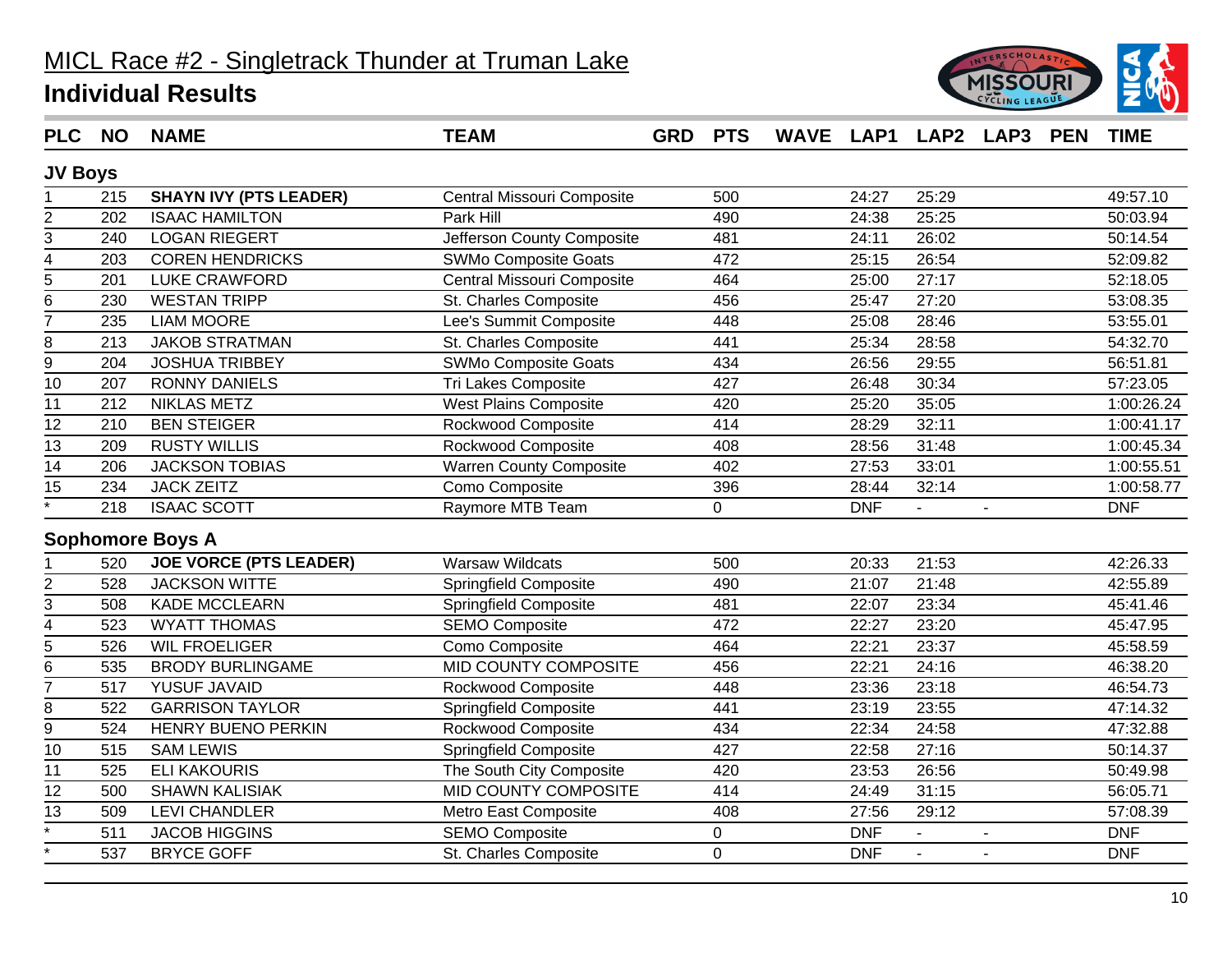

| <b>PLC</b>              | <b>NO</b>            | <b>NAME</b>                       | <b>TEAM</b>                    | <b>GRD</b> | <b>PTS</b>  |            |                | WAVE LAP1 LAP2 LAP3 | <b>PEN</b> | <b>TIME</b> |
|-------------------------|----------------------|-----------------------------------|--------------------------------|------------|-------------|------------|----------------|---------------------|------------|-------------|
|                         |                      | <b>Sophomore Boys B</b>           |                                |            |             |            |                |                     |            |             |
|                         | 536                  | <b>DIESEL ROGERS (PTS LEADER)</b> | Raymore MTB Team               |            | 300         | 25:08      |                |                     |            | 25:08.45    |
| 2                       | 534                  | <b>EASTON WITHERS</b>             | <b>Springfield Composite</b>   |            | 294         | 26:43      |                |                     |            | 26:43.84    |
| $\overline{3}$          | 510                  | RILEY WOHLETZ                     | Central Missouri Composite     |            | 289         | 26:46      |                |                     |            | 26:46.49    |
| $\overline{\mathbf{4}}$ | 504                  | <b>GABRIEL KING</b>               | Jefferson County Composite     |            | 283         | 27:32      |                |                     |            | 27:32.24    |
| $\overline{5}$          | 514                  | SPENCER HERMANN                   | Como Composite                 |            | 278         | 27:40      |                |                     |            | 27:40.68    |
| $\overline{6}$          | 513                  | <b>ANDREW STRONG</b>              | MID COUNTY COMPOSITE           |            | 274         | 29:30      |                |                     |            | 29:30.79    |
| $\overline{7}$          | 531                  | <b>LUKE KRUEGER</b>               | Park Hill                      |            | 269         | 32:11      |                |                     |            | 32:11.34    |
|                         | 503                  | <b>ADAM AL-SAWAFI</b>             | Jefferson County Composite     |            | $\mathbf 0$ | <b>DNF</b> | $\overline{a}$ |                     |            | <b>DNF</b>  |
|                         | <b>Varsity Boys</b>  |                                   |                                |            |             |            |                |                     |            |             |
|                         | 223                  | PHILIP STAMBAUGH (PTS LEADER)     | Como Composite                 |            | 500         | 19:08      | 19:44          | 20:32               |            | 59:25.63    |
| $\overline{2}$          | 238                  | <b>DERON LAWRENCE</b>             | MID COUNTY COMPOSITE           |            | 490         | 19:09      | 20:29          | 20:43               |            | 1:00:22.64  |
| $\overline{3}$          | 228                  | <b>MARCUS STEWART</b>             | Jefferson County Composite     |            | 481         | 19:46      | 21:48          | 21:46               |            | 1:03:20.72  |
| $\overline{4}$          | 232                  | <b>CLAY SMITH</b>                 | <b>Springfield Composite</b>   |            | 472         | 21:13      | 22:08          | 21:52               |            | 1:05:15.43  |
| $\overline{5}$          | 222                  | <b>LUCAS CONKLING</b>             | The South City Composite       |            | 464         | 20:43      | 22:06          | 22:41               |            | 1:05:31.90  |
| $\overline{6}$          | 231                  | <b>WYATT BOEHM</b>                | <b>Springfield Composite</b>   |            | 456         | 21:06      | 21:54          | 24:32               |            | 1:07:34.13  |
| $\overline{7}$          | 233                  | <b>TUCKER ZWEERINK</b>            | <b>Springfield Composite</b>   |            | 448         | 22:18      | 23:41          | 24:04               |            | 1:10:04.91  |
| 8                       | 239                  | <b>BEN KNOBBE</b>                 | Jefferson County Composite     |            | 441         | 22:21      | 23:44          | 24:28               |            | 1:10:34.41  |
| $\overline{9}$          | 225                  | <b>BRODY MELTON</b>               | Rockwood Composite             |            | 434         | 22:09      | 24:36          | 25:13               |            | 1:11:59.59  |
| 10                      | 221                  | <b>ALDEN AUDET</b>                | The South City Composite       |            | 427         | 22:21      | 24:29          | 25:32               |            | 1:12:23.26  |
| 11                      | 224                  | <b>CHASE HORNBERGER</b>           | <b>Warren County Composite</b> |            | 420         | 23:43      | 25:51          | 27:00               |            | 1:16:36.39  |
| $\overline{12}$         | 229                  | <b>AUSTIN FRAZIER</b>             | St. Charles Composite          |            | 414         | 23:04      | 25:51          | 28:37               |            | 1:17:33.49  |
| 13                      | 227                  | <b>ISAAC BEDOW</b>                | Jefferson County Composite     |            | 408         | 22:27      | 27:02          | 29:07               |            | 1:18:37.21  |
| $\overline{14}$         | 208                  | <b>TREY ETHRIDGE</b>              | <b>SEMO Composite</b>          |            | 402         | 22:14      | 30:44          | n/a                 |            | XX:XX:XX    |
|                         | <b>Varsity Girls</b> |                                   |                                |            |             |            |                |                     |            |             |
|                         | 106                  | <b>BREANNA GOFF (PTS LEADER)</b>  | St. Charles Composite          |            | 500         | 26:56      | 27:05          |                     |            | 54:02.17    |
|                         | 101                  | <b>JANE MURR</b>                  | <b>Springfield Composite</b>   |            | 490         | 28:15      | 29:34          |                     |            | 57:49.91    |
| $rac{2}{3}$             | 105                  | <b>MARY KATHLEEN BECKEMEIER</b>   | St. Charles Composite          |            | 481         | 30:13      | 33:54          |                     |            | 1:04:08.28  |
| $\overline{4}$          | 103                  | <b>GABRIELLE MCCARTHY</b>         | St. Charles Composite          |            | 472         | 31:48      | 34:02          |                     |            | 1:05:51.62  |
| 5                       | 102                  | <b>ABIGAIL HECK</b>               | Lee's Summit Composite         |            | 464         | 31:39      | 35:13          |                     |            | 1:06:52.18  |
| $\overline{6}$          | 104                  | <b>ISABELLE MCCARTHY</b>          | St. Charles Composite          |            | 456         | 31:27      | 36:32          |                     |            | 1:08:00.43  |